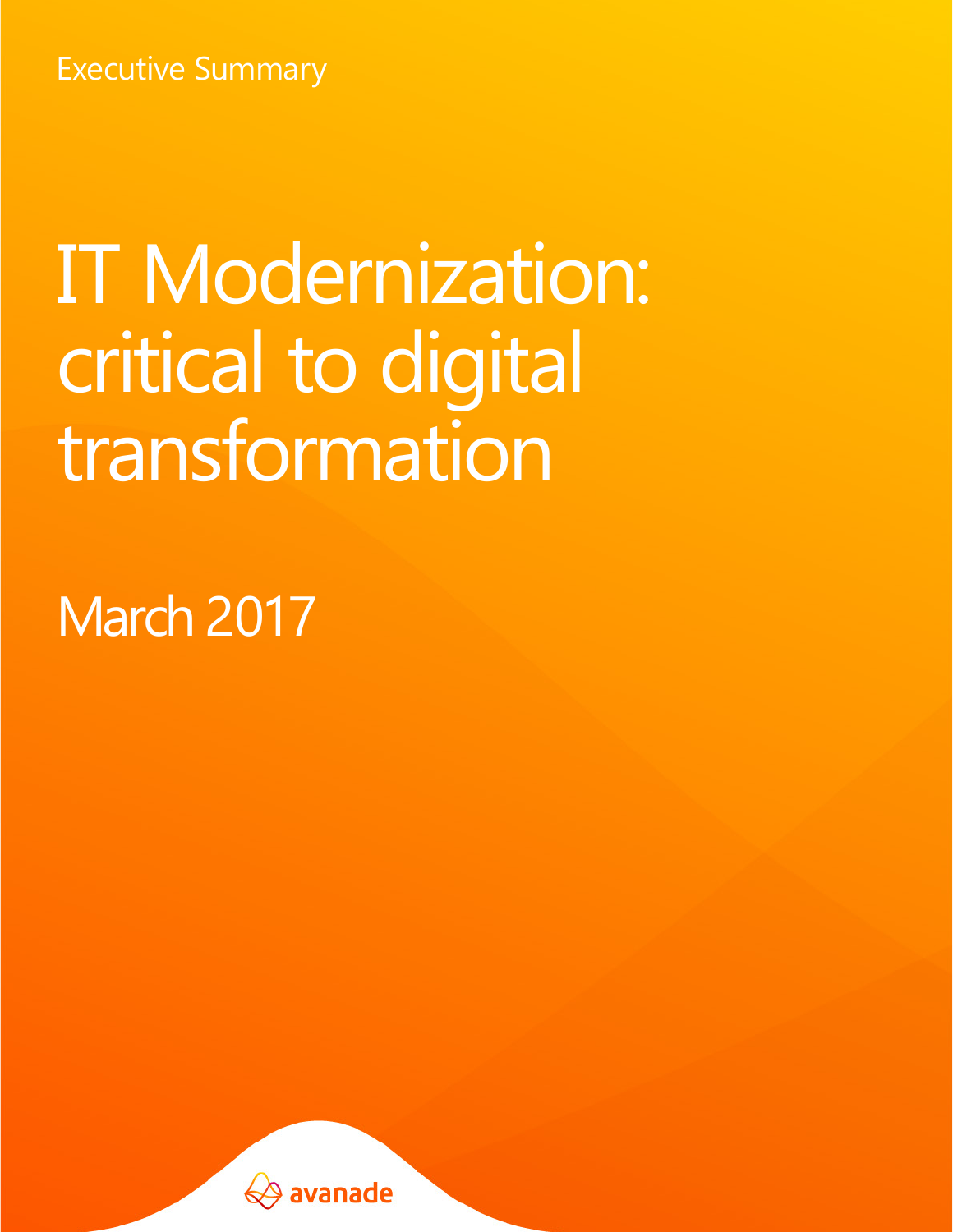Information technology must be modernized to address the emerging needs of the digital business. That's the overarching message from 800 senior IT decision makers in organizations across numerous countries and sectors.

Avanade commissioned independent technology market research specialist Vanson Bourne to investigate how closely senior IT decision makers believe IT modernization is linked to the success of large organizations' digital transformation journeys, the key reasons for modernizing and the barriers to doing so. The research further explores the impact cloud will have on IT modernization, along with the role of new technologies and approaches like process automation and modern software engineering in meeting the emerging requirements of the digital business

# **Introduction Key takeaways**

# **There are huge benefits to be had from modernization.**

- On average, senior IT decision makers believe it has the potential to boost annual revenue by over 14% – an increase of more than \$1 billion a year.
- Business operating costs can benefit too a reduction of over 13% is anticipated.
- Most (80%) believe that not modernizing IT systems will negatively impact the long-term growth of their organization.

# **Today's conventional systems and approaches are not fit for purpose.**

- Around two-thirds (65%) believe that the conventional systems and approaches typically in use today are not fit for purpose for solving the emerging requirements of the digital business.
- To meet digital business needs, the majority (93%) agree that both a predictable approach (to optimize core systems) and an exploratory approach (to innovate the business) are needed.
- Around nine in ten believe that modernized IT systems are critical to both achieving these two distinct approaches (88%) and to addressing emerging digital business requirements (88%).
- Around nine in ten believe that modern software engineering approaches (89%) and process automation technologies (92%) are key to addressing emerging digital business requirements.

# **So why isn't everyone doing it?**

# **A business-benefits focused business case is a must; IT benefits alone will not cut it.**

- The majority (93%) believe business ROI benefits must be included alongside IT benefits to justify the need for modernization.
- However, most (87%) believe that their organization's executives don't fully appreciate the potential ROI of IT modernization projects.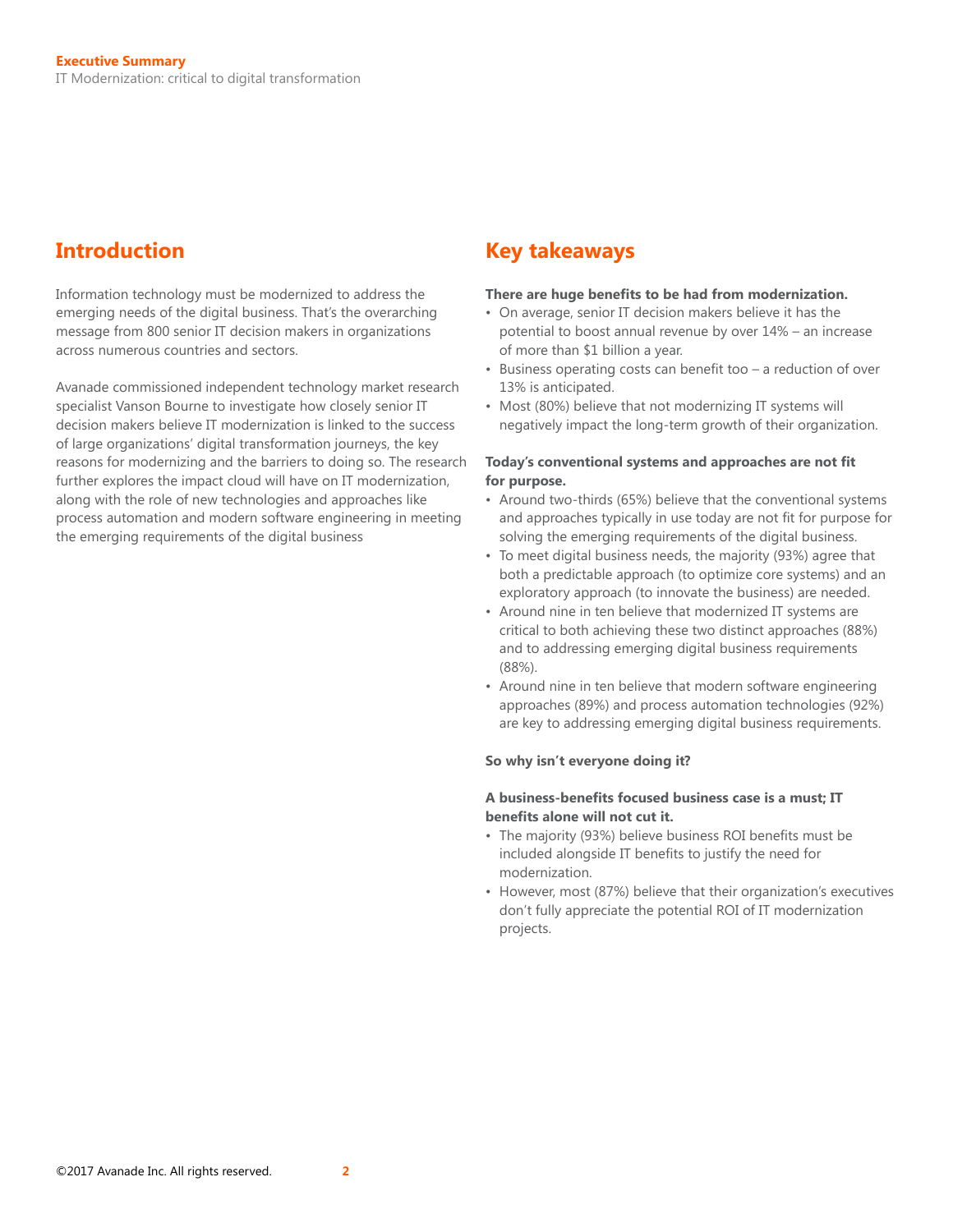# **Moving to modernized IT, the importance of a cloud-first approach is clear… for a hybrid world.**

- Today, around half (47%) of respondents report that the majority of their organization's custom applications still run on-premises, but this will drop 22% in three years.
- Over the next three years organizations will move more and more from on-premises to cloud (IaaS from 14% today to 30%, and PaaS 8% today to 25%) creating a hybrid IT world.
- To support this hybrid world, almost nine in ten (87%) respondents agree that their organization is planning to implement vendor-provided cloud stacks (such as Microsoft Azure Stack) to integrate their on-premises data center with the public cloud.

# **For those not there yet – don't worry, you are not alone.**

- On average, just 33% of organizations' systems are made up of modernized technologies.
- Interest in vendor support is high and the key elements desired in a vendor to support with IT modernization are a proven ability with modern software engineering practices (84%) and experience in cloud migration (81%)

# **Conclusion**

# **IT modernization: critical for digital transformation**

This study reveals that senior IT decision makers see huge benefit in modernizing their IT systems and approaches, both in terms of growing revenue and reducing the cost of business operations. They also predict a negative impact to the long-term growth of those organizations that don't modernize their IT systems and approaches.

Senior IT decision makers highlight three dimensions that prevent them from realizing these benefits:

- The IT systems and approaches they use today are not fit for purpose for solving the emerging requirements of the digital business.
- There is disconnect revolving around demonstrating the business case required to fund major modernization initiatives, and the business' ability to appreciate the potential return from these initiatives.
- The need to take a cloud-first approach is clear, so it's no longer a "why" question around cloud or even a "when," (it's happening), it's more the "how" in what clearly is becoming a hybrid world.

At the same time, the need to find the skills and experience not only to make the most of the technologies, but also the approaches to use them, has made senior IT decision makers realize they need to look outside their own organization.

# **Conventional IT systems and approaches are not fit for purpose**

Senior IT decision makers realize that not only are legacy systems not up to the job, but importantly their conventional IT systems, the typical systems and approaches in use today, are not capable of meeting the emerging needs of the digital business. The vast majority of senior IT decision makers realize both the predictable and exploratory approaches to IT are required to drive and empower digital transformation to meet the expectations of the digital business. And both require new technologies and approaches like process automation and modern software engineering.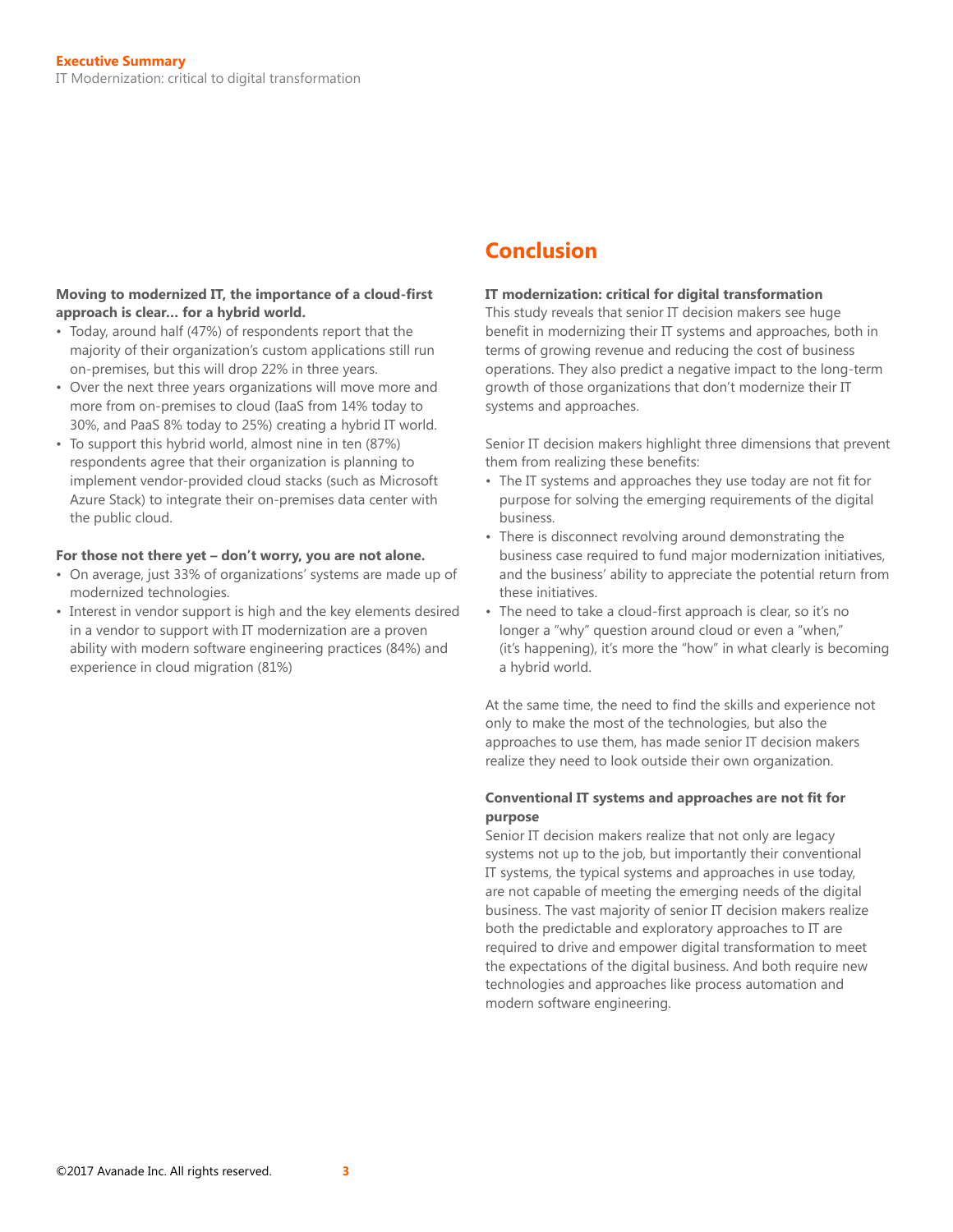**A strong business case is required. IT ROI alone isn't enough** The overwhelming majority of senior IT decision maker realize that the return the IT organization will get from a comprehensive modernization project, whilst significant, will simply not be enough to cover the cost of the investment. They recognize that the true return on investment of an IT modernization comes in empowering the digital business. However, senior IT decision makers don't think their executives appreciate the potential ROI of complex modernization projects, and given that these business executives increasingly hold IT budget themselves, this is clearly a major issue that needs to be addressed.

# **A cloud-first approach is clear … for a hybrid world**

The journey to the cloud is happening. Senior IT decision makers know they need to consume more services from the cloud that do not differentiate their business rather than building them. They are starting to realize the benefits of modernizing their custom business applications to be cloud-first, using PaaS, rather than just migrating them (with a lift-and-shift mentality) to IaaS. But what's also clear is that a wholesale move of custom business applications to the public cloud isn't happening any time soon, with a proportion still running on-premises or in a hosted data center, even if that proportion is in steady decline.

It looks like a combination of factors are influencing this. From a business perspective, not being able to justify the business case has already been shown not to be a reason. From an IT perspective, security of cloud technologies is called out as challenge to IT modernization projects, with security and operational risk the top reasons for not using PaaS. It seems even with the major public cloud providers investing billions on cloud security, more still needs to be done to convince senior IT decision makers in this area. Also of significance is that nearly a third of senior IT decision makers surveyed are unclear about the value of PaaS. Whilst outside the scope of this research, it should be noted that our survey was completed between December 2016 and February 2017, not the most politically stable period in recent history for many of the countries involved.

Whatever the reason, what is clear is that senior IT decision makers have a strategy. To support this hybrid world, the vast majority agree that their organization is planning to implement vendor-provided cloud stacks (such as Microsoft Azure Stack) to integrate their on-premises data center with the public cloud.

# **Making it happen**

Despite the benefits, senior IT decision makers are struggling to make major modernization projects happen. They recognize they need help, and interest in partner support is high. The key elements desired in a partner being a proven ability with modern software engineering practices and experience in cloud migration. Clearly help is also needed to create the business case for transformational IT modernization projects. The net of all of this is that IT modernization is viewed as essential to digital transformation, and the businesses that get it right will lead the way through the digital revolution.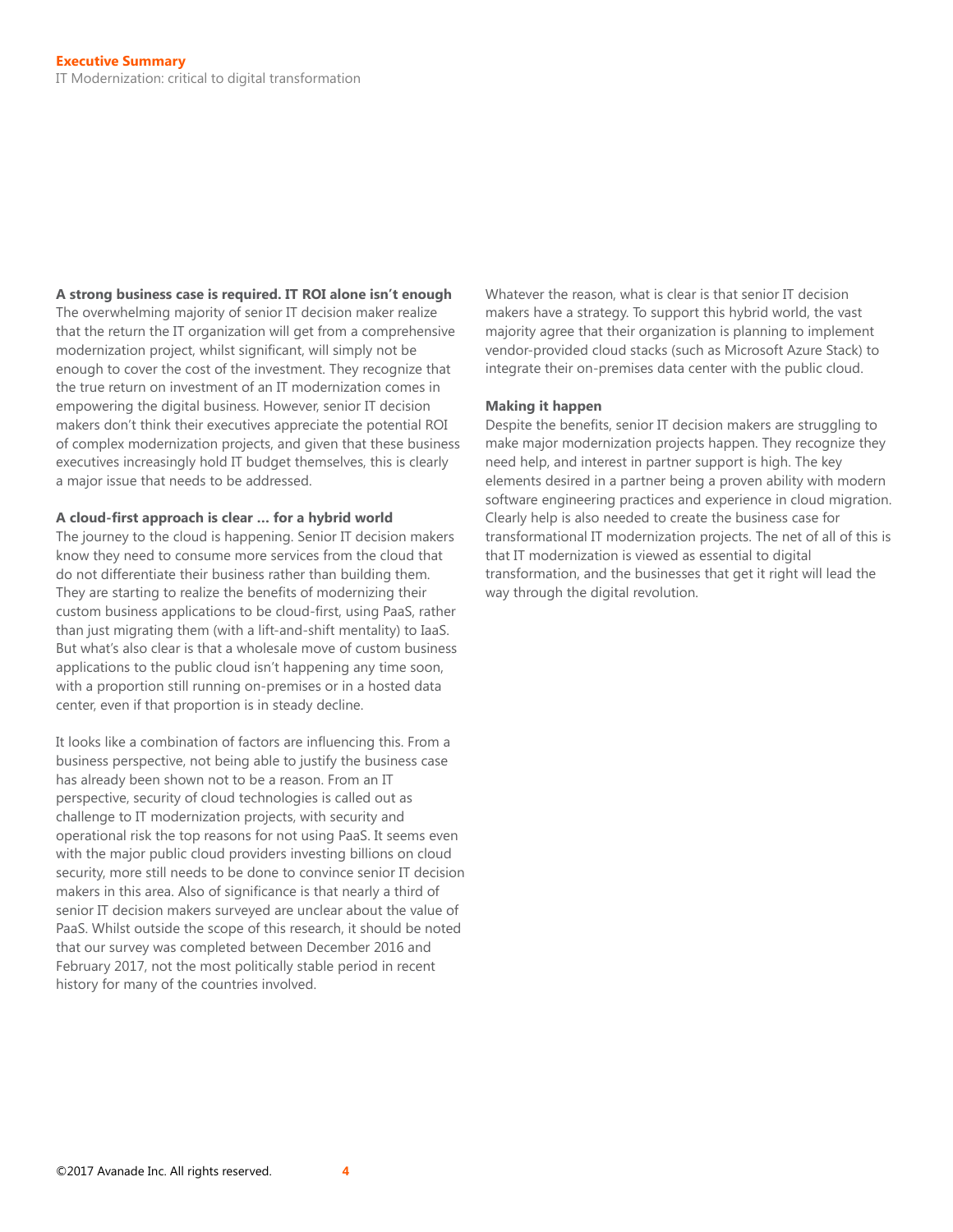# **Recommendations**

It's not that IT modernization alone will directly enable the benefits highlighted by this research. IT modernization clearly isn't a business goal. But what is clear is that if organizations don't modernize their IT systems – and just as importantly the IT approaches used alongside these systems – they will not be able to address the emerging needs of the digital business. The digital business will need IT systems and approaches that can, for example, handle a multi-channel digital world that must receive, interpret and interact with data from wearables, IoT and AI (think Microsoft's Cortana or Amazon's Alexa).

# **Make a clear business case for IT modernization**

This research has clearly highlighted that senior IT leaders have to deliver a business case for the investment required for comprehensive IT modernization that convinces their executives the business ROI is a given. Senior IT leaders need to think beyond the impact of the IT department to show how modernization can increase business productivity, empower faster time to market and drive business growth. It will be important to find executive champions who "get it" and can validate the qualitative benefits of modernization, supported by business-focused KPIs as well as independently validated ROI tools and methodologies that can demonstrate quantifiable business benefits from modernization projects.

# **Modernize to empower two distinct approaches to IT**

A truly modernized organization is one where IT is optimized to deliver value in a way that can be predicted whilst at the same time delivering innovation through exploration. Both the predictable and the exploratory are required to drive and empower digital transformation to meet the expectations of the digital business, and both require new technologies and approaches. This includes modern ways of approaching software engineering, with agile and DevOps recognized as prerequisites. Similarly, new process automation technologies like robotics process automation, predictive analytics and machine learning will be needed to take business productivity and cost reduction to the next level.

# **Invest in a cloud strategy that works for your business**

The journey to the cloud is happening, but it will be a hybrid mix for the foreseeable future. The cloud strategy that works for your organization will be impacted by your existing IT systems, your people, the business itself; what it does, where it operates, what its customers look like and your organization's business strategy. It begs the questions: What will you consume from the cloud and what will you create with the cloud?

It is important to have an integrated cloud strategy aligned with your organization's specific business goals to effectively capitalize on your IT modernization approach.

# **Look for the right partner**

With the need to modernize both IT systems and approaches, investment in your own people will be required. But it doesn't make sense to do it all in-house; there's just too much to be done and time isn't on your side. Choose a partner that not only understands the need for modernization, but one that also has deep technical expertise in the areas you need, backed up with business and industry understanding, and the tools and methodologies to be your partner on this journey.

For more information, visit <https://www.avanade.com/thinking/new-economics-of-it>